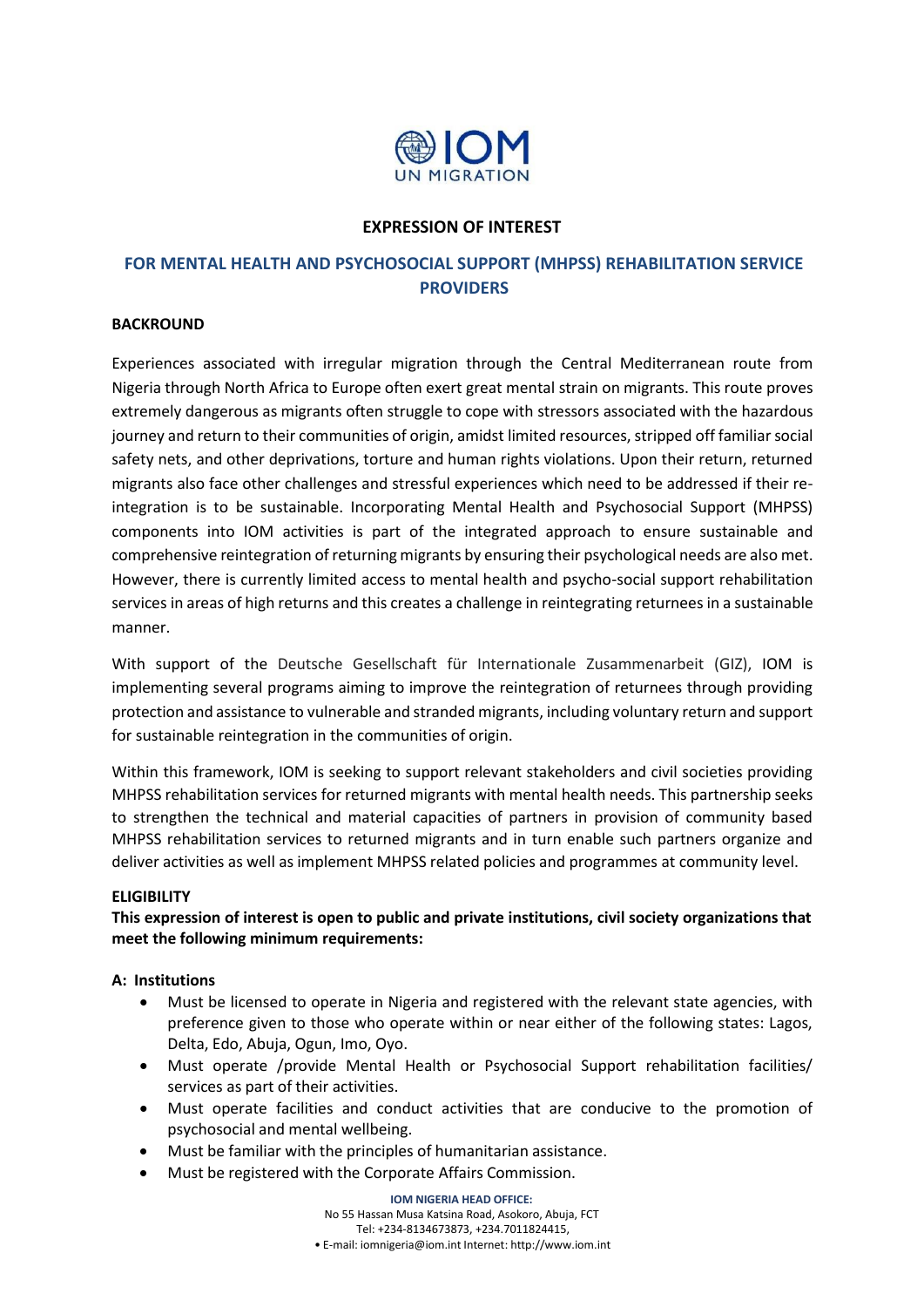- Can be either a public or private entity.
- Or

### **B. Civil Society Organizations:**

Civil society organizations with the below experience in the following states: Lagos, Delta, Edo, Abuja, Ogun, Imo and Oyo

- Must have at least 4 years' experience in supporting returned migrants and/ or vulnerable populations via various mental health or psychosocialsupport rehabilitation facilities.
- Have at least 4 years' experience in providing community awareness on issues related to mental health and psychosocial support, uptake of health services, stigma reduction initiatives.
- Experience in working with community support groups or supporting establishment of community support groups to address social norms.
- 3 to 4 years' experience in group or individual counselling among vulnerable groups and linkingthem to their respective communities.
- Must be involved in enhancing and building increased resilience among vulnerable groups.
- 3 to 4 years' experience in providing community-based initiatives including but not limited to actors who manage safe spaces, or group recreational activities or shelter/rehabilitation services.
- Utilize a monitoring and evaluation system for follow-up of clients.
- Registration with appropriate government ministries, including licenses and certificates.
- Interested applicants must be based in any of the states listed above.

### **QUERIES RELATED TO APPLICATIONS:**

Service providers requiring any clarifications on the content of this document may notify the IOM in writing at the following email address: [IOMLagosTenders@iom.int](mailto:IOMLagosTenders@iom.int)*.* IOM will respond to any request for clarification received on or before 20<sup>th</sup> July 2021.

### **METHOD OF APPLICATION**

1. IOM invites interested service providers to submit an expression of interest, along with a cover letter in support of their application, addressed to the **IOM Lagos Procurement Unit** and sent to the following email [IOMLagosTenders@iom.int](mailto:IOMLagosTenders@iom.int) on or before **27**th July 2021

#### **Or**

Hard copies of your application can also be submitted to any of our offices listed below:

- **1. 1, Isaac John Street, Ikeja GRA, Lagos, Lagos state**
- **2. 3, Aideyan Street, off Ihama Road, GRA, Benin City, Edo state.**
- **3. 55 Hassan Musa Katsina Road, Asokoro, Abuja, FCT.**

The Application document should comprise of the following:

#### **1. Cover Letter.**

a. A copy of this Request for Expression of Interest duly signed on all pages by the Company/Service Provider's Authorized Representative.

> **IOM NIGERIA HEAD OFFICE:** No 55 Hassan Musa Katsina Road, Asokoro, Abuja, FCT Tel: +234-8134673873, +234.7011824415, • E-mail: [iomnigeria@iom.int](mailto:iomnigeria@iom.int) Internet: [http://www.iom.int](http://www.iom.int/)